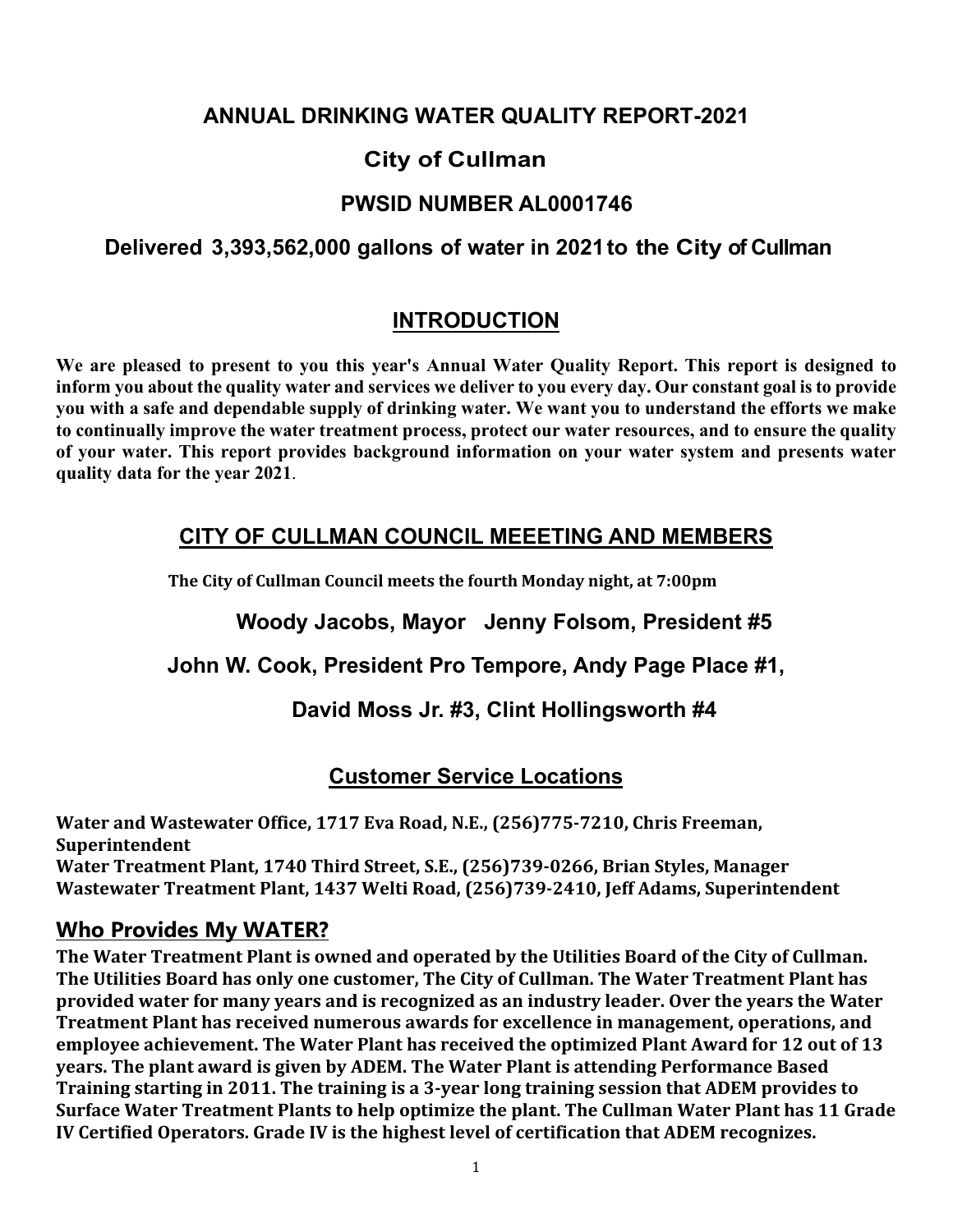# **WHERE DOES MY WATER COME FROM?**

**The Utilities Board owns and operates one treatment plant receiving water from Lake Catoma and Duck River. The treatment is a conventional surface treatment process with a total capacity of 24MGD. The city owns and operates the distributions network within the city. The Source Water Assessment has been completed and updated to current status. The assessment is available for your review. Please contact Brian Styles at The Cullman Water Treatment Plant at (256) 739-0266.**

**To provide a safe drinking water we use chlorine as our primary disinfectant, providing a minimum of 1.0 ppm entering the distribution system**.

# **10 TIPS TO CONSERVE WATER:**

**(1) Check your faucets inside and outside your home. Just a slow drip can waste 15 to 20 gallons of water a day.**

 **(2) Check your toilets. Look for hidden leaks. A leaking toilet can waste up to 100 gallons of water a day. Think before your flush. Do not use your toilet for a trash can. Most toilets use 5 to 7 gallons of water each flush.**

**(3) Reduce your shower time. Most showers pour out between 5 and 10 gallons per minute.**

 **(4) While brushing your teeth or shaving, do not leave the water running. It adds up quickly.**

 **(5) Automatic dishwashers claim the most water in the kitchen - about 12 gallons per run. Make sure your dishwasher is fully loaded before you turn it on.**

 **(6) Washing machines use 40 or more gallons a load whether it's full or just a pair of socks. Save up for a full load and make your water work efficiently.**

 **(7) Reduce watering your lawn to 1 or 2 times a week. A garden hose can pour out 600 gallons or more in only a few hours. Remember to water in the early morning or late afternoon and make your water work for you.**

 **(8) Think about the amount of water it will take to wash your vehicle. Don't let the water run. Shut it off between washing and rinsing.**

 **(9) Locate your cutoff valves. Lots of water can be lost if you have a leak and have to search for your cutoff valve.**

 **(10) If you see a leak, notify the water department immediately. We will check the leak and prioritize the problem.**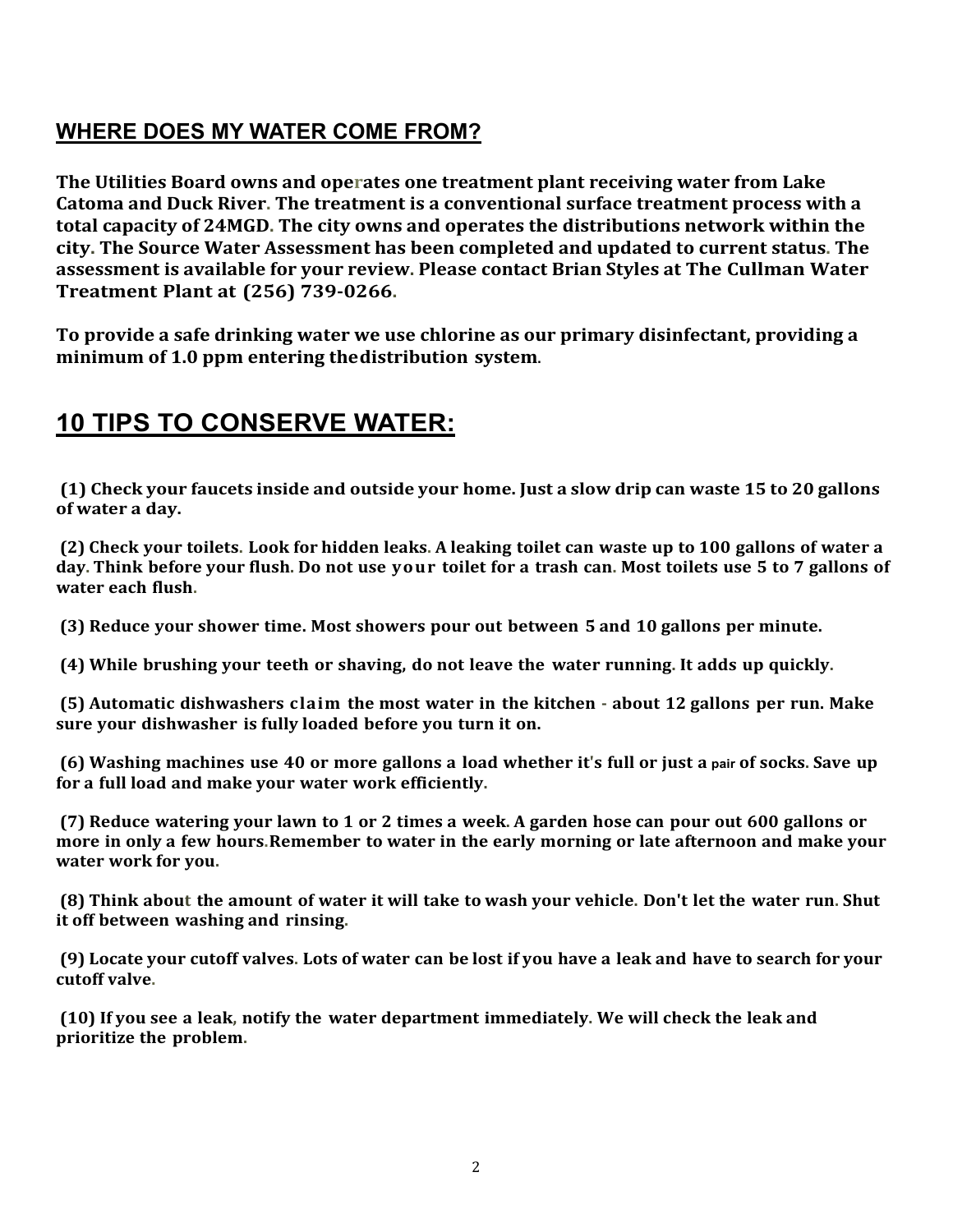### **WATER QUALITY DATA FOR 2021**

**We are required to monitor your drinking water for specific contaminants on a regular basis. Results of regular monitoring are an indicator of whether your drinking water meets health standards. Your Local Water officials vigilantly safeguard Cullman water supplies and once again we are proud to report that our system has not violated a maximum contaminant level or any other water quality standard. We are pleased to report that our drinking water is safe and meets all federal and state requirements. This section describes our water quality and what it means.**

**Cullman Utilities Board routinely monitors for constituents in your drinking water according to Federal and State laws. The following tables show the results of our monitoring for the period of January 1st to December 31st, 2021, or from the most recent sampling prior to 2012 (ADEM does not require us to monitor for all constituents every year). Although we are only required to report those constituents that were detected, we are including a list of all the tests that we ran to give you an idea of the extensive testing that is done to ensure that your water is safe. The shaded rows indicate constituents that were detected, although they are all below the regulatory levels. Please note that all drinking water, including bottled drinking water, may be reasonably expected to contain at least small amounts of some constituents. It's important to remember that the presence of these constituents does not necessarily pose a health risk.** 

**The lab data are presented in eight tables, grouped according to EPA requirements. In these tables you will find many terms and abbreviations you might not be familiar with. To help you better understand these terms we've provided the following definitions:**

*Not Required (NR)* **– laboratory analysis not required.**

*Parts per million (ppm) or Milligrams per liter (mg/l)* **- one part per million corresponds to one minute in two years or a single penny in \$10,000.**

*Parts per billion (ppb) or Micrograms per liter* **- one part per billion corresponds to one minute in 2,000 years, or a single penny in \$10,000,000.** 

*Parts per trillion (ppt) or Nanograms per liter (nanograms/l)* - one part per trillion corresponds to one minute in 2,000,000 years, or a single penny in **\$10,000,000,000.**

*Parts per quadrillion (ppq) or Picograms per liter (picograms/l)* **- one part per quadrillion corresponds to one minute in 2,000,000,000 years or one penny in \$10,000,000,000,000.**

*Picocuries per liter (pCi/L)* **- picocuries per liter is a measure of the radioactivity in water.**

*Millirems per year (mrem/yr)* **- measure of radiation absorbed by the body.**

*Million Fibers per Liter (MFL)* **- million fibers per liter is a measure of the presence of asbestos fibers that are longer than 10 micrometers.** 

*Nephelometric Turbidity Unit (NTU)* **- nephelometric turbidity unit is a measure of the clarity of water. Turbidity in excess of 5 NTU is just noticeable to the average person.**

*Action Level (AL)* **- the concentration of a contaminant, which if exceeded, triggers treatment or other requirements that a water system must follow.**

*Treatment Technique (TT)* **- A treatment technique is a required process intended to reduce the level of a contaminant in drinking water.**

*Maximum Contaminant Level* **- The "Maximum Allowed" (MCL) is the highest level of a contaminant that is allowed in drinking water. MCLs are set as close to the MCLGs as feasible using the best available treatment technology.**

*Maximum Contaminant Level Goal* **- The "Goal" (MCLG) is the level of a contaminant in drinking water below which there is no known or expected risk to health. MCLGs allow for a margin of safety.**

*Level 1 Assessment: A Level 1 assessment is a study of the water system to identify potential problems and determine (if possible) why total coliform bacteria have been found in our water system.*

*Level 2 Assessment: A Level 2 assessment is a very detailed study of the water system to identify potential problems and determine (if possible) why an E. coli MCL violation has occurred and/or why total coliform bacteria have been found in our water system on multiple occasions*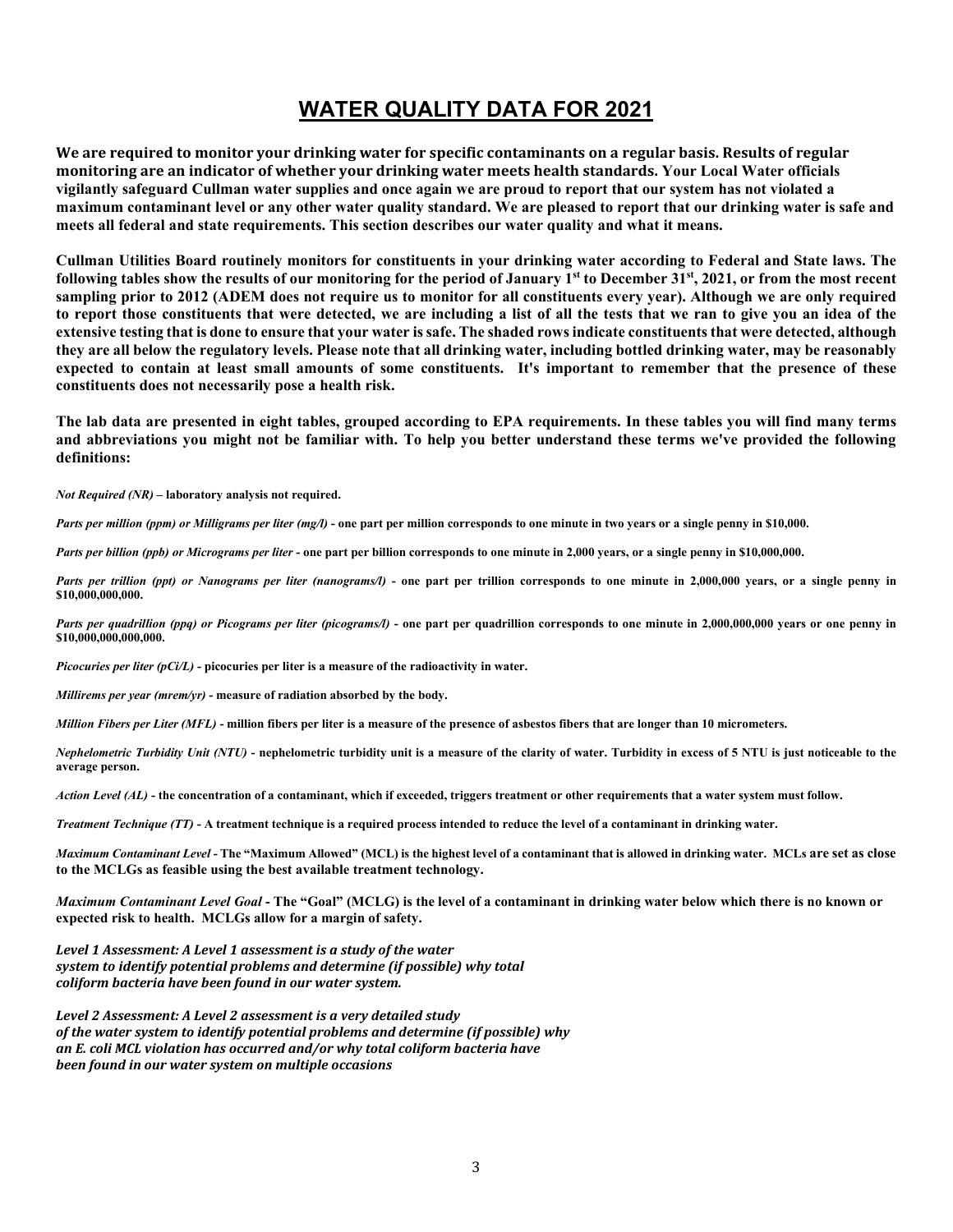#### *HOW DO I READ THIS CHART?*

 $\mathsf{r}$ 

*It's easy! The column labeled MCL (mg/L) provides you with the maximum Contaminant Level as established by USEPA and or ADEM for each compound. The testing parameters are categorized as primary or secondary, with the required MCL. These are the standards all drinking water suppliers must meet.*

| <b>Table of Primary Contaminants</b>                                                                                                                              |                         |                                  |                                |                |                                  |  |  |  |
|-------------------------------------------------------------------------------------------------------------------------------------------------------------------|-------------------------|----------------------------------|--------------------------------|----------------|----------------------------------|--|--|--|
| At high levels some primary contaminants are known to pose a health risks to humans. This table provides a quick glance of any primary<br>contaminant detections. |                         |                                  |                                |                |                                  |  |  |  |
|                                                                                                                                                                   | 2021                    |                                  |                                |                |                                  |  |  |  |
| <b>CONTAMINANT</b>                                                                                                                                                | <b>MCL</b>              | <b>AMOUNT</b><br><b>DETECTED</b> | <b>CONTAMINANT</b>             | <b>MCL</b>     | <b>AMOUNT</b><br><b>DETECTED</b> |  |  |  |
| <b>Bacteriological</b>                                                                                                                                            |                         |                                  | Endothall(ppb)                 | 100            | ND                               |  |  |  |
| Total Coliform Bacteria                                                                                                                                           | $< 5\%$                 | <b>ND</b>                        | Endrin(ppb)                    | $\overline{2}$ | ND                               |  |  |  |
| Turbidity                                                                                                                                                         | <b>TT</b>               | 0.10                             | Epichlorohydrin                | <b>TT</b>      | N <sub>D</sub>                   |  |  |  |
| Fecal Coliform & E. coli                                                                                                                                          | $\theta$                | ND                               | Ethylbenzene(ppb)              | 700            | ND                               |  |  |  |
| Fecal Indicators (enterococci or<br>coliphage)                                                                                                                    | None                    | <b>ND</b>                        | Ethylene dibromide(ppt)        | 50             | <b>ND</b>                        |  |  |  |
| Radiological                                                                                                                                                      |                         |                                  | Glyphosate(ppb)                | 700            | <b>ND</b>                        |  |  |  |
| Beta/photon emitters (mrem/yr)                                                                                                                                    | 4                       | ND                               | Haloacetic Acids(ppb)          | 60             |                                  |  |  |  |
| Alpha emitters (pci/l)                                                                                                                                            | 15                      | ND                               | Heptachlor(ppt)                | 400            | <b>ND</b>                        |  |  |  |
| Combined radium (pci/l)                                                                                                                                           | 5                       | 0.93                             | Heptachlor epoxide(ppt)        | 200            | ND                               |  |  |  |
| Uranium(pci/l)                                                                                                                                                    | 30                      | <b>ND</b>                        | Hexachlorobenzene(ppb)         | 1              | <b>ND</b>                        |  |  |  |
| Inorganic                                                                                                                                                         |                         |                                  | Hexachlorocyclopentadiene(ppm) | 50             | <b>ND</b>                        |  |  |  |
| Antimony (ppb)                                                                                                                                                    | 6                       | ND                               | Lindane(ppt)                   | 200            | <b>ND</b>                        |  |  |  |
| Arsenic (ppb)                                                                                                                                                     | 10                      | <b>ND</b>                        | Methoxychlor(ppb)              | 40             | <b>ND</b>                        |  |  |  |
| Asbestos (MFL)                                                                                                                                                    | 7                       | ND                               | Oxamyl [Vydate](ppb)           | 200            | ND                               |  |  |  |
| Barium (ppm)                                                                                                                                                      | 2                       | 0.03                             | Pentachlorophenol(ppb)         | 1              | <b>ND</b>                        |  |  |  |
| Beryllium (ppb)                                                                                                                                                   | 4                       | ND                               | Picloram(ppb)                  | 500            | ND                               |  |  |  |
| Bromate(ppb)                                                                                                                                                      | 10                      | ND                               | PCBs(ppt)                      | 500            | ND                               |  |  |  |
| Cadmium (ppb)                                                                                                                                                     | 5                       | ND                               | Simazine(ppb)                  | $\overline{4}$ | <b>ND</b>                        |  |  |  |
| Chloramines(ppm)                                                                                                                                                  | 4                       | <b>ND</b>                        | Styrene(ppb)                   | 100            | ND                               |  |  |  |
| Chlorine(ppm)                                                                                                                                                     | $\overline{\mathbf{4}}$ | 2.0                              | Tetrachloroethylene(ppb)       | 5              | ND                               |  |  |  |
| Chlorine Dioxide(ppb)                                                                                                                                             | 800                     | <b>ND</b>                        | Toluene(ppm)                   | $\mathbf{1}$   | <b>ND</b>                        |  |  |  |
| Chlorite(ppm)                                                                                                                                                     | 1                       | ND                               | <b>TOC</b>                     | <b>TT</b>      | 1.71                             |  |  |  |
| Chromium (ppb)                                                                                                                                                    | 100                     | ND                               | TTHM(ppb)                      | 80             |                                  |  |  |  |
| Copper (ppm) (2019)                                                                                                                                               | $AL=1.3$                | .220                             | Toxaphene(ppb)                 | $\mathfrak{Z}$ | ND                               |  |  |  |
| Cyanide (ppb)                                                                                                                                                     | 200                     | ND                               | $2,4,5$ -TP (Silvex)(ppb)      | 50             | ND                               |  |  |  |
| Fluoride (ppm)                                                                                                                                                    | 4                       | 0.67                             | 1,2,4-Trichlorobenzene(ppb)    | 70             | ND                               |  |  |  |
| Lead (ppb) (2019)                                                                                                                                                 | $AL=15$                 | .00288                           | 1,1,1-Trichloroethane(ppb)     | 200            | ND                               |  |  |  |
| Mercury (ppb)                                                                                                                                                     | $\overline{2}$          | ${\rm ND}$                       | 1,1,2-Trichloroethane(ppb)     | 5              | ND                               |  |  |  |
| Nitrate (ppm)                                                                                                                                                     | $10\,$                  | 0.90                             | Trichloroethylene(ppb)         | $\mathfrak s$  | ND                               |  |  |  |
| Nitrite (ppm)                                                                                                                                                     | $\mathbf{1}$            | ${\rm ND}$                       | Vinyl Chloride(ppb)            | $\overline{2}$ | $\rm ND$                         |  |  |  |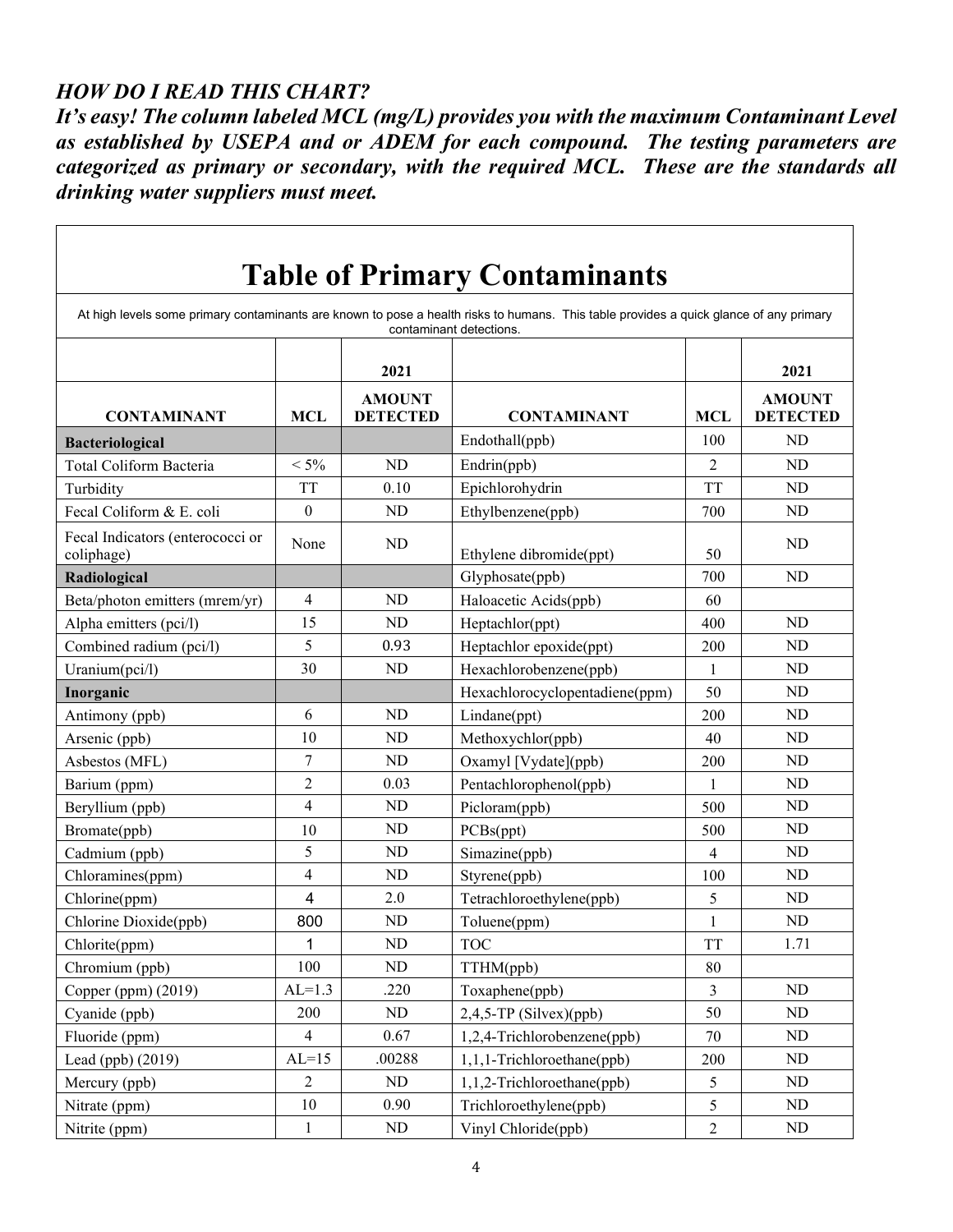| Total Nitrate & Nitrite         | 10                      | 0.45       | Xylenes(ppm) | 10 | <b>ND</b> |
|---------------------------------|-------------------------|------------|--------------|----|-----------|
| Selenium(ppb)                   | 50                      | $\rm ND$   |              |    |           |
| Thallium(ppb)                   | $\overline{2}$          | ${\rm ND}$ |              |    |           |
| <b>Organic Chemicals</b>        |                         |            |              |    |           |
| Acrylamide                      | <b>TT</b>               | ${\rm ND}$ |              |    |           |
| Alachlor(ppb)                   | $\overline{2}$          | ${\rm ND}$ |              |    |           |
| Atrazine(ppb)                   | $\overline{\mathbf{3}}$ | ND         |              |    |           |
| Benzene(ppb)                    | 5                       | ${\rm ND}$ |              |    |           |
| Benzo(a)pyrene[PHAs](ppt)       | 200                     | $\rm ND$   |              |    |           |
| Carbofuran(ppb)                 | 40                      | ${\rm ND}$ |              |    |           |
| Carbon Tetrachloride(ppb)       | 5                       | ${\rm ND}$ |              |    |           |
| Chlordane(ppb)                  | $\overline{2}$          | ND         |              |    |           |
| Chlorobenzene(ppb)              | 100                     | $\rm ND$   |              |    |           |
| $2,4-D$                         | 70                      | ND         |              |    |           |
| Dalapon(ppb)                    | 200                     | $\rm ND$   |              |    |           |
| Dibromochloropropane(ppt)       | 200                     | $\rm ND$   |              |    |           |
| 0-Dichlorobenzene(ppb)          | 600                     | $\rm ND$   |              |    |           |
| p-Dichlorobenzene(ppb)          | 75                      | ND         |              |    |           |
| 1,2-Dichloroethane(ppb)         | 5                       | $\rm ND$   |              |    |           |
| 1,1-Dichlorethylene(ppb)        | $\overline{7}$          | $\rm ND$   |              |    |           |
| Cis-1,2-Dichloroethylene(ppb)   | 70                      | ND         |              |    |           |
| trans-1,2-Dichloroethylene(ppb) | 100                     | $\rm ND$   |              |    |           |
| Dichloromethane(ppb)            | 5                       | ND         |              |    |           |
| 1,2-dichloropropane(ppb)        | 5                       | ND         |              |    |           |
| Di-(2-ethylhexyl)adipate(ppb)   | 400                     | $\rm ND$   |              |    |           |
| Di(2-ethylhexyl)phthlates(ppb)  | 6                       | $\rm ND$   |              |    |           |
| Dinoseb(ppb)                    | $\overline{7}$          | ND         |              |    |           |
| $Dioxin[2,3,7,8-TCDD](ppq)$     | 30                      | ND         |              |    |           |
| Diquat(ppb)                     | 20                      | ND         |              |    |           |

**Unregulated contaminants are those for which EPA has not established drinking water standards. The purpose of unregulated contaminant monitoring is to assist EPA in determining the occurrence of unregulated contaminants in drinking water and whether future regulation is warranted. Please note the sampling frequency of each of these constituents varies, and the range represents the low and high concentrations detected during the sampling events.**

#### **Secondary Contaminants**

**National Secondary Drinking Water Regulations (NSDWRs or secondary standards) are non-enforceable guidelines regulating contaminants that may cause cosmetic effects (such as skin or tooth discoloration) or aesthetic effects (such as taste, odor, or color) in drinking water. EPA recommends secondary standards to water systems but does not require systems to comply.**

#### **Explanation for reasons for variance/exemption**

**Based on a study conducted by ADEM with the approval of the EPA, a statewide waiver for the monitoring of asbestos and dioxin was issued. Thus, monitoring for these contaminants was not required.**

**The tables below list all of the drinking water contaminants that we detected during the calendar year of this report. The presence of contaminants in the water does not necessarily indicate that the water poses a health risk. Unless otherwise noted, the data presented in these tables is from testing done in the calendar year of the report. The EPA or ADEM requires us to monitor for certain contaminants less than once per year because the concentrations of these contaminants do not change frequently**.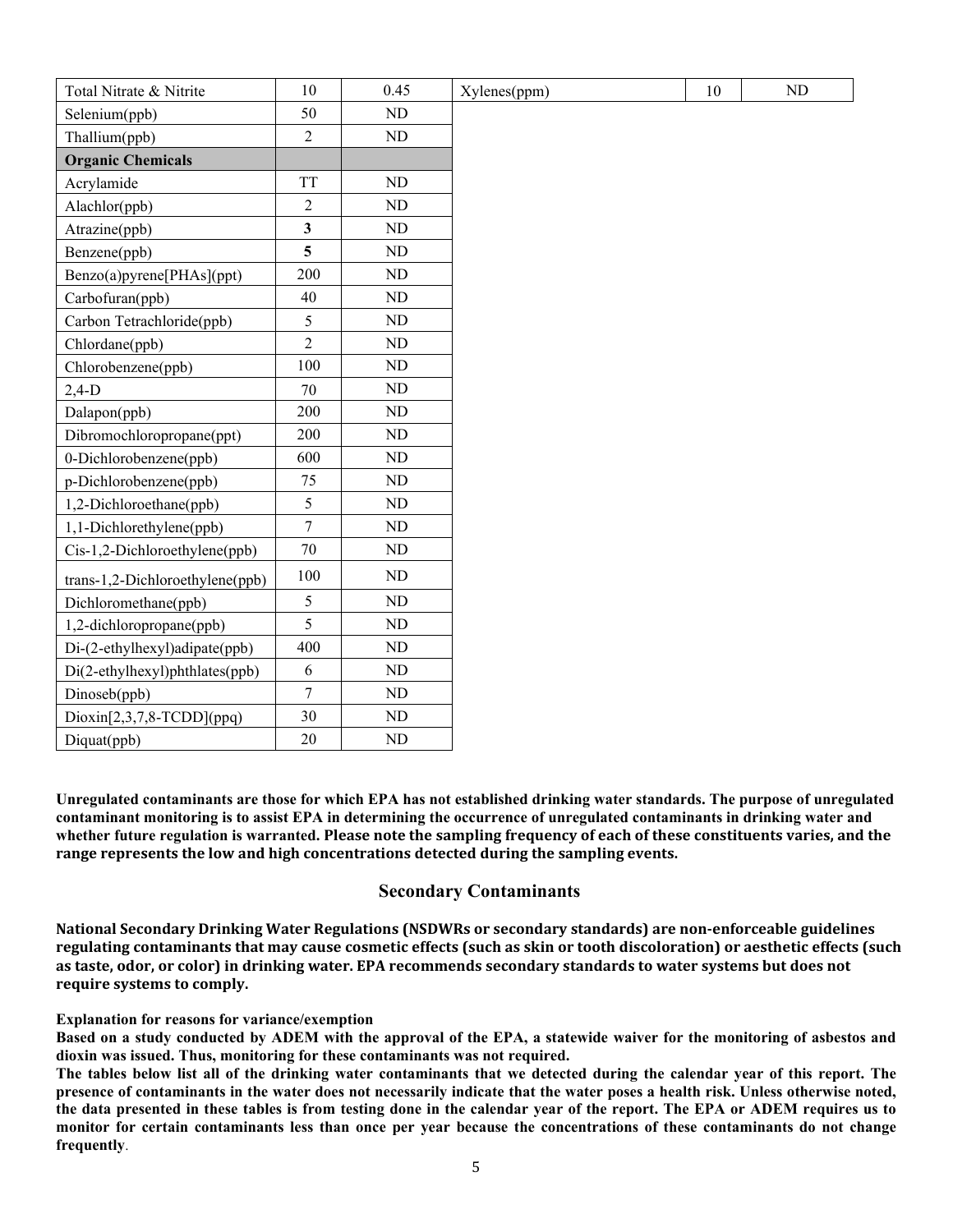| <b>Table of Detected Drinking Water Contaminants</b>                  |                                                                    |            |                                                     |                          |          |                        |            |                                                                                                                    |  |
|-----------------------------------------------------------------------|--------------------------------------------------------------------|------------|-----------------------------------------------------|--------------------------|----------|------------------------|------------|--------------------------------------------------------------------------------------------------------------------|--|
| <b>CONTAMINANT</b>                                                    | <b>MCLG</b>                                                        | <b>MCL</b> | Range                                               |                          |          | <b>Amount Detected</b> |            | <b>Likely Source of</b><br>Contamination                                                                           |  |
| <b>Bacteriological Contaminants</b><br><b>January - December 2021</b> |                                                                    |            |                                                     |                          |          |                        |            |                                                                                                                    |  |
| Turbidity (2021)                                                      | $\mathbf{0}$                                                       | <b>TT</b>  |                                                     |                          |          | 0.10                   | <b>NTU</b> | Soil runoff                                                                                                        |  |
|                                                                       | <b>Radiological Contaminants</b><br><b>January - December 2021</b> |            |                                                     |                          |          |                        |            |                                                                                                                    |  |
| Combined Radium 226 &<br>228 (2020)                                   | $\boldsymbol{0}$                                                   | 5          |                                                     |                          |          | 0.0926                 | pCi/L      | Erosion of natural<br>deposits                                                                                     |  |
| <b>Inorganic Contaminants</b><br><b>January - December 2021</b>       |                                                                    |            |                                                     |                          |          |                        |            |                                                                                                                    |  |
| <b>Barium</b>                                                         | 2.0                                                                | 2.0        | 0.03                                                |                          | 0.03     | 0.03                   | ppm        | Discharge of drilling<br>wastes; discharge from<br>metal refineries; erosion<br>of natural deposits                |  |
| Chlorine                                                              | <b>MRDLG</b><br>4                                                  | MRDL 4     | 1.79                                                |                          | 2.28     | 2.0                    | ppm        | Water additive used to<br>control microbes                                                                         |  |
| Copper (2019)                                                         | 1.3                                                                | $AL=1.3$   | No. of Sites above action level<br>0                |                          |          | 0.220                  | ppm        | Corrosion of household<br>plumbing systems;<br>erosion of natural<br>deposits; leaching from<br>wood preservatives |  |
| Lead (2019)                                                           | $\mathbf{0}$                                                       | $AL=15$    | No. of Sites above action level<br>$\boldsymbol{0}$ |                          |          | .00288                 | ppb        | Corrosion of household<br>plumbing systems,<br>erosion of natural<br>deposits                                      |  |
| Nitrate (as N)                                                        | 10                                                                 | 10         | 0.90                                                |                          | 0.90     | 0.90                   | ppm        | Runoff from fertilizer<br>use; leaching from septic<br>tanks, sewage; erosion of<br>natural deposits               |  |
| Total Nitrate & Nitrite                                               | 10                                                                 | 10         | 0.90                                                | $\overline{\phantom{0}}$ | 0.90     | 0.90                   | ppm        | Runoff from fertilizer<br>use; leaching from septic<br>tanks, sewage; erosion of<br>natural deposits               |  |
| Turbidity                                                             | N/A                                                                | <b>TT</b>  |                                                     |                          |          | 0.10                   | <b>NTU</b> | Soil runoff                                                                                                        |  |
| <b>Organic Contaminants</b><br><b>January - December 2021</b>         |                                                                    |            |                                                     |                          |          |                        |            |                                                                                                                    |  |
| Haloacetic Acids (HAA5)                                               | N/A                                                                | 60         | 14.4                                                |                          | 47       | 27.23                  | ppb        | By-product of drinking<br>water chlorination                                                                       |  |
| Total Organic Carbon<br>(TOC)                                         | N/A                                                                | <b>TT</b>  | 1.71                                                | -                        | 1.71     | 1.71                   | ppm        | Naturally present in the<br>environment                                                                            |  |
| Total trihalomethanes<br>(TTHM)                                       | $\boldsymbol{0}$                                                   | 80         | 18.0                                                | $\overline{\phantom{0}}$ | 66.0     | 39.3                   | ppb        | By-product of drinking<br>water chlorination                                                                       |  |
| <b>Secondary Contaminants</b><br><b>January - December 2021</b>       |                                                                    |            |                                                     |                          |          |                        |            |                                                                                                                    |  |
| Aluminum                                                              | N/A                                                                | 0.2        | 0.034                                               | $\overline{\phantom{0}}$ | 0.034    | 0.034                  | ppm        | Erosion of natural<br>deposits or as a result<br>of treatment with water<br>additives                              |  |
| Chloride                                                              | N/A                                                                | 250        | 11.30                                               | -                        | 11.30    | 11.30                  | ppm        | Naturally occurring in<br>the environment or as a<br>result of agricultural<br>runoff                              |  |
| Iron                                                                  | N/A                                                                | 0.3        | 0.01                                                |                          | $0.02\,$ | 0.01                   | ppm        | Erosion of natural<br>deposits                                                                                     |  |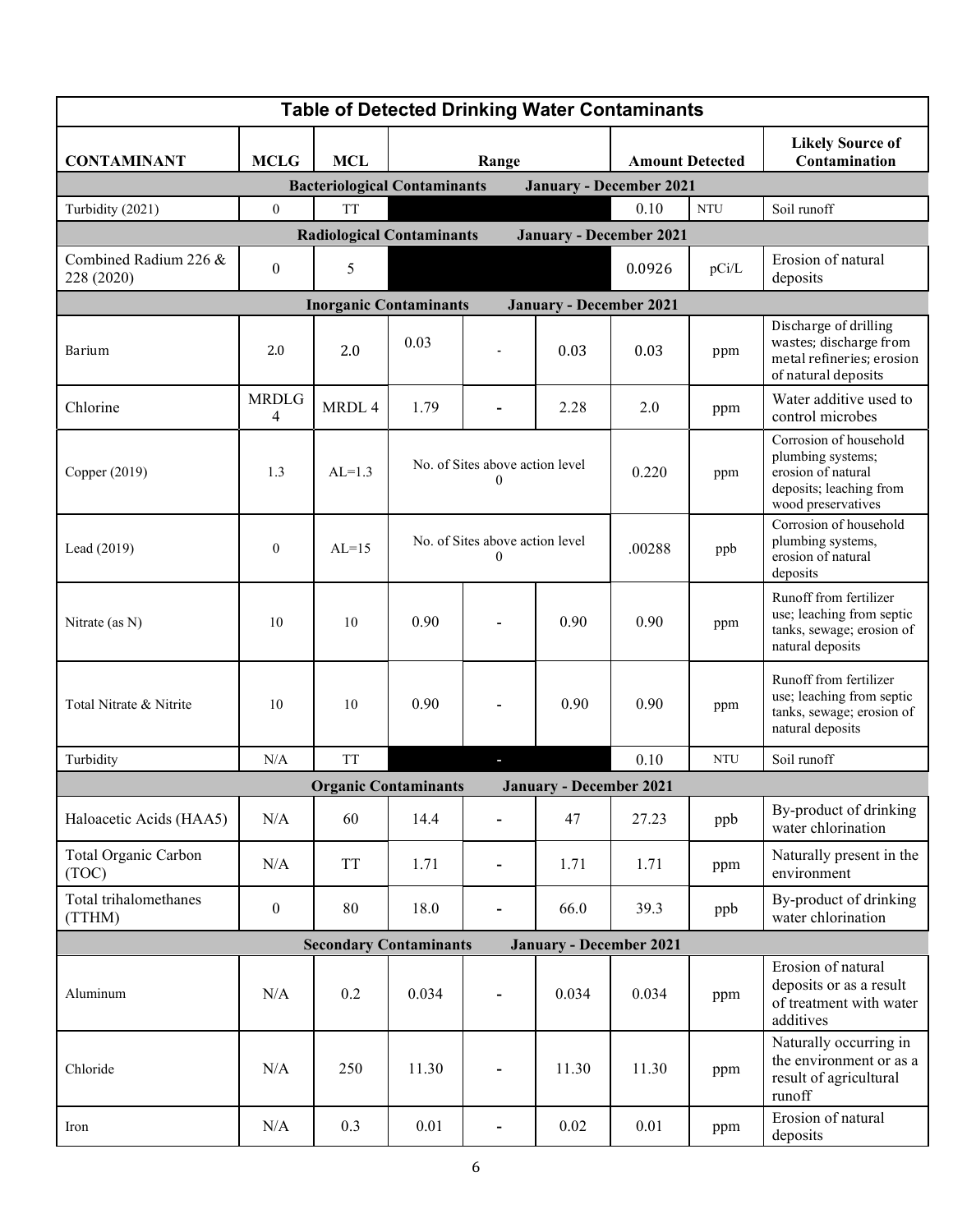| Manganese                                                         | N/A | 0.05           | 0.007                       |                          | 0.01                           | 0.01       | ppm    | Erosion of natural<br>deposits                                                                                                                |  |
|-------------------------------------------------------------------|-----|----------------|-----------------------------|--------------------------|--------------------------------|------------|--------|-----------------------------------------------------------------------------------------------------------------------------------------------|--|
| Odor                                                              | N/A | $\mathfrak{Z}$ | <b>ND</b>                   |                          | <b>ND</b>                      | <b>ND</b>  | T.O.N. | Naturally occurring in<br>the environment or as a<br>result of treatment with<br>water additives                                              |  |
| Sulfate                                                           | N/A | 250            | 5.42                        |                          | 5.42                           | 5.42       | ppm    | Naturally occurring in the<br>environment                                                                                                     |  |
| <b>Total Dissolved Solids</b>                                     | N/A | 500            | 55                          | $\overline{a}$           | 55                             | 55         | ppm    | Erosion of natural<br>deposits                                                                                                                |  |
| Zinc                                                              | N/A | 5              | ND                          | $\overline{a}$           | <b>ND</b>                      | ${\rm ND}$ | ppm    | Erosion of natural<br>deposits                                                                                                                |  |
|                                                                   |     |                | <b>Special Contaminants</b> |                          | <b>January - December 2021</b> |            |        |                                                                                                                                               |  |
| Calcium                                                           | N/A | N/A            | 9.40                        | $\overline{\phantom{a}}$ | 9.40                           | 9.40       | ppm    | Erosion of natural<br>deposits                                                                                                                |  |
| Carbon Dioxide                                                    | N/A | N/A            | ND                          | -                        | <b>ND</b>                      | ND         | ppm    | Erosion of natural<br>deposits                                                                                                                |  |
| Magnesium                                                         | N/A | N/A            | 1.53                        | $\overline{a}$           | 1.53                           | 1.53       | ppm    | Erosion of natural<br>deposits                                                                                                                |  |
| pH                                                                | N/A | N/A            | 7.01                        |                          | 7.32                           | 7.13       | SU     | Naturally occurring in<br>the environment or as a<br>result of treatment with<br>water additives                                              |  |
| Sodium                                                            | N/A | N/A            | 6.11                        |                          | 6.11                           | 6.11       | ppm    | Naturally occurring in the<br>environment                                                                                                     |  |
| Specific Conductance                                              | N/A | $<$ 500        | 120                         |                          | 120                            | 120        | umhos  | Naturally occurring in<br>the environment or as a<br>result of treatment with<br>water additives                                              |  |
| <b>Total Alkalinity</b>                                           | N/A | N/A            | 21.4                        |                          | 21.4                           | 21.4       | ppm    | Erosion of natural<br>deposits                                                                                                                |  |
| Total Hardness (as CaCO3)                                         | N/A | N/A            | 29.8                        |                          | 29.8                           | 29.8       | ppm    | Naturally occurring in<br>the environment or as a<br>result of treatment with<br>water additives                                              |  |
| <b>January - December 2021</b><br><b>Unregulated Contaminants</b> |     |                |                             |                          |                                |            |        |                                                                                                                                               |  |
| Bromodichloromethane                                              | N/A | N/A            | <b>ND</b>                   |                          | 9.6                            | 5.99       | ppb    | Naturally occurring in the<br>environment or as a result<br>of industrial discharge or<br>agricultural runoff; by-<br>product of chlorination |  |
| Chloroform                                                        | N/A | N/A            | 14.5                        |                          | 55                             | 32.39      | ppb    | Naturally occurring in the<br>environment or as a result<br>of industrial discharge or<br>agricultural runoff; by-<br>product of chlorination |  |
| Dibromochloromethane                                              | N/A | $\rm N/A$      | ND                          |                          | <b>ND</b>                      | <b>ND</b>  | ppm    | Naturally occurring in the<br>environment                                                                                                     |  |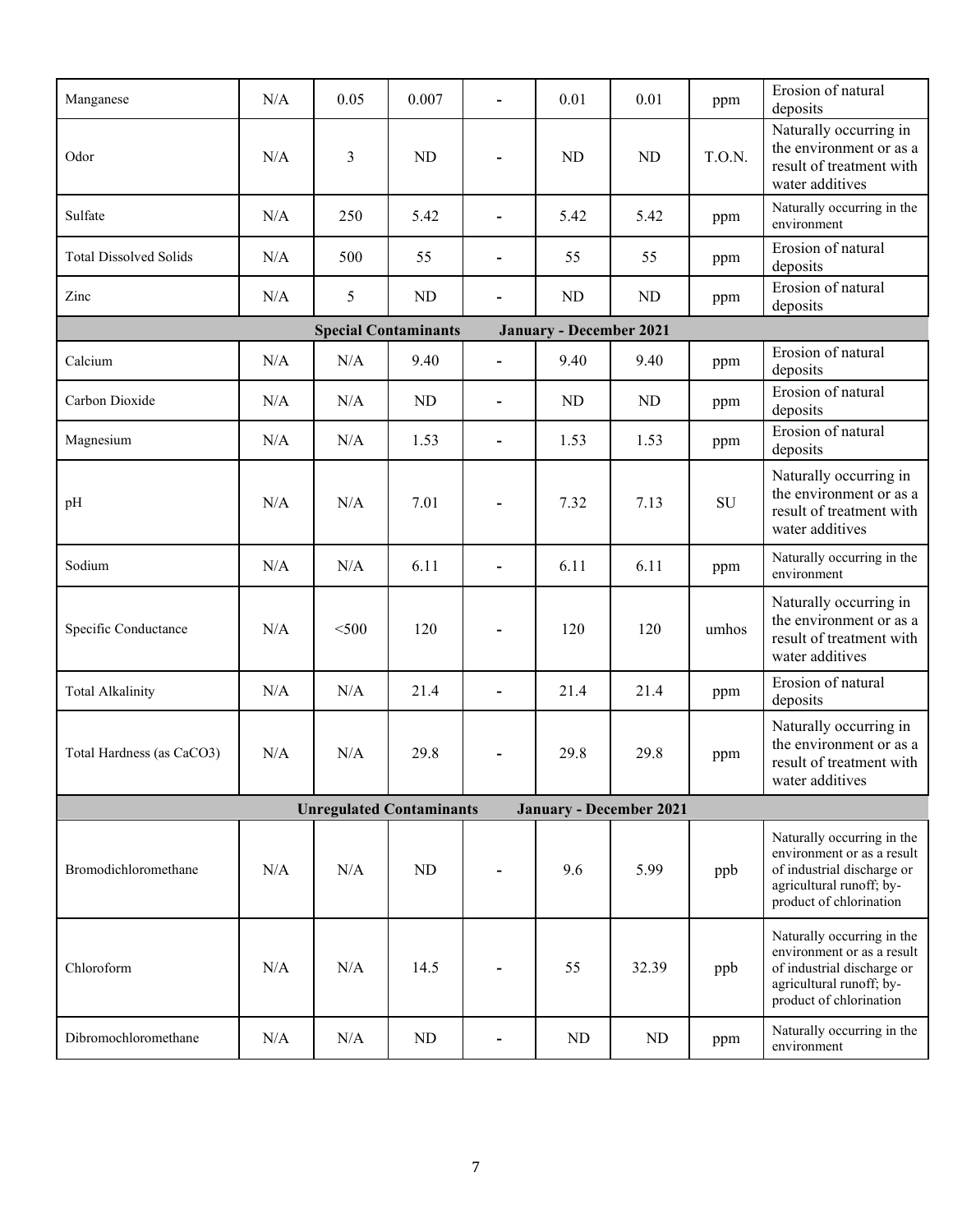# **Reporting Non-Compliance**

**The Non-Compliance resulted from a failure to submit the October 2021-December 2021 Radium-228 results for the Duck River Reservoir by January 10,2022.**

**ADEM Admin. Code r. 335-7-2-.20(1)(a) states, "the supplier of water shall report to the Department the results of any test, measurement or analysis within the first 10 days following the month in which the result is received or the first 10 days following the end of the required monitoring period as stipulated by the Department, whichever is shortest."**

**The Radium-228 was tested November 15,2021 and submitted February 24, 2022. The results are well below standards.** 

**What does this mean?** 

**As you can see by the table, our system had no violations. We're proud that your drinking water meets or exceeds all Federal and State requirements. We have learned through our monitoring and testing that some constituents have been detected. The EPA has determined that your water IS SAFE at these levels.**

**The sources of drinking water (both tap water and bottled water) include rivers, lakes, streams, ponds, reservoirs, springs, and wells. As water travels over the surface of the land or through the ground, it dissolves naturally occurring minerals and radioactive material, and it can pick up substances resulting from the presence of animals or from human activities.**

**More information about contaminants and potential health effects can be obtained by calling the Environmental Protection Agency's Safe Drinking Water Hotline at (800) 426-4791, or by visiting their website at http://www.epa.gov.** 

**MCLs are set at very stringent levels. To understand the possible health effects described for many regulated constituents, a person would have to drink 2 liters of water every day at the MCL level for a lifetime to have a one-in-a-million chance of having the described health effect.**

**Some people may be more vulnerable to contaminants in drinking water than the general population. People who are immuno-compromised such as cancer patients undergoing chemotherapy, organ transplant recipients, HIV/AIDS positive or other immune system disorders, some elderly, and infants can be particularly at risk from infections. People at risk should seek advice about drinking water from their health care providers. EPA/CDC (Center of Disease Control) guidelines on appropriate means to lessen the risk of infection by Cryptosporidium and other microbiological contaminants are available from the Safe Drinking Water Hotline. All Drinking water, including bottled drinking water, may reasonably be expected to contain at least small amounts of some contaminants.** 

**If present, elevated levels of lead can cause serious health problems, especially for pregnant women and young children. Lead in drinking water is primarily from materials and components associated with service lines and home plumbing. The Piedmont Utilities Department is responsible for providing high quality drinking water, but cannot control the variety of materials used in plumbing components. When your water has been sitting for several hours, you can minimize the potential for lead exposure by flushing your tap for 30 seconds to 2 minutes before using water for drinking or cooking. If you are concerned about lead in your water, you may wish to have your water tested. Information on lead in drinking water, testing methods, and steps you can take to minimize exposure is available from the Safe Drinking Water Hotline or at [http://www.epa.gov/safewater/lead.](http://www.epa.gov/safewater/lead)**